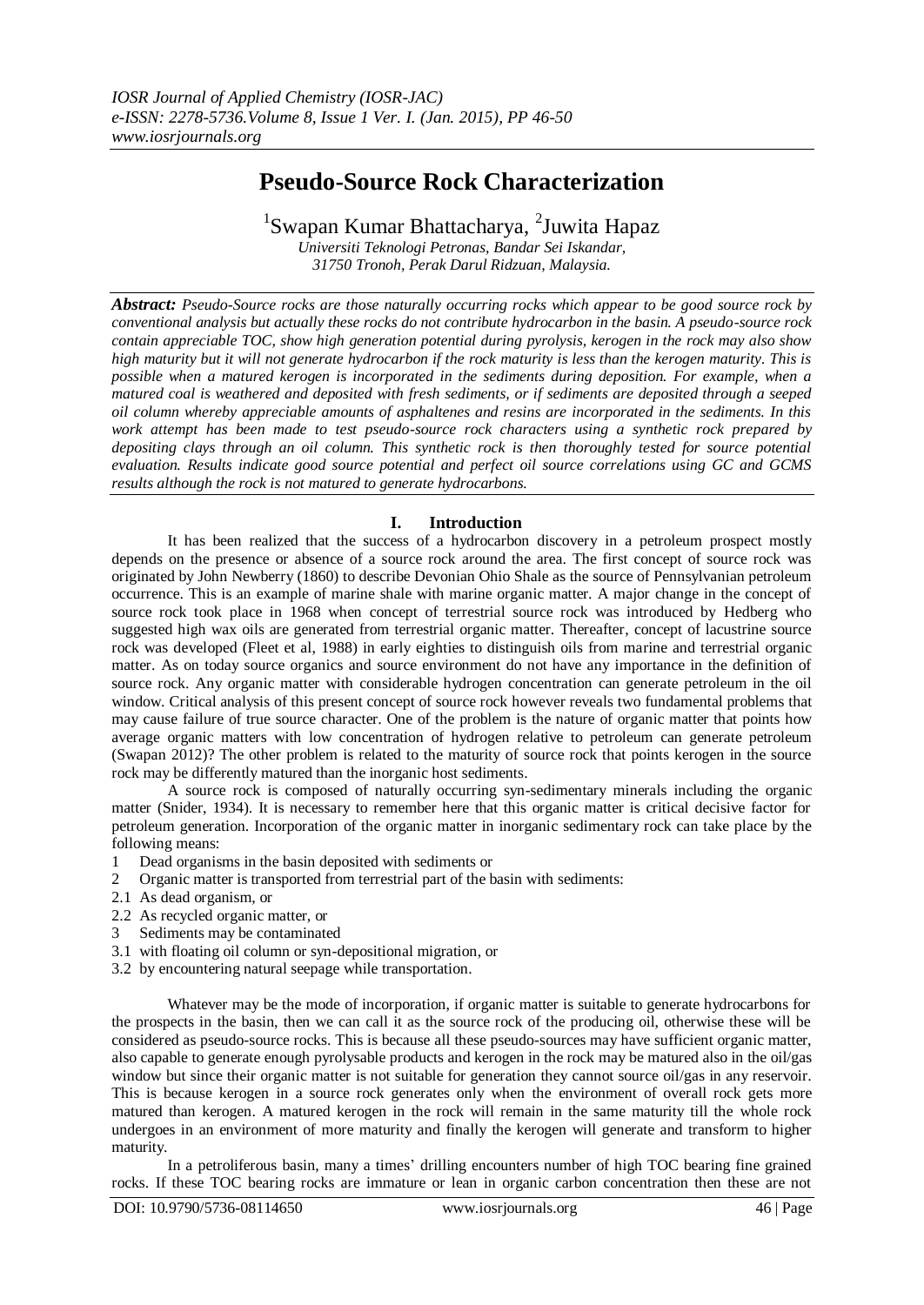counted in source category. On the contrary it is possible that some of them contain high TOC, appreciable maturity and sufficient H/C but the maturity of organic matter is not consistent with thermal maturity of syndepositional sediments. It happens when matured kerogen is directly added to sediments during deposition or during diagenesis of the rock. This is possible when coal as kerogen is directly added to sediments or if there occurs some syn-depositional or pre-diagenesis migration/seepage of hydrocarbons in the basin. Sediments get soaked with migratory hydrocarbons and in long run appear as potential source in the basin. Such rocks in a petroliferous basin that appear as a potential source rock with conventional parameters but geologically they are not true source in the basin, are termed here as pseudo-source rock. These pseudo-source rocks must be identified in the basin for proper evaluation of the basin hydrocarbon potential. The objective of this present work is to establish experimentally the possibility of occurrence such rocks in nature.

# **II. Methodology**

To characterize pseudo-source rocks of hydrocarbon contamination a pseudo-source rock is prepared in laboratory by depositing kaolin clays in a specific long column (Fig.1) already filled with Dulang crude oil of peninsular Malay Basin. The column is also attached with heating facility using Palmer-Silicone Rubber Heating Tape and pressure facility using Kennedy Hydraulic Bench Press. Clay slurry was prepared by mixing 500 g of kaolinite clay sample and 25.0 g of Portland cement with sufficient water. 400 ml Dulang crude oil is placed in the column for the precipitation process. Clay slurry is then poured drop wise into the column. Once the sedimentation is complete the sample is left for 18 days with small overburden pressure to complete sedimentation process. Next, the sample is pressurized gradually to a maximum of 3.0 tonnes and simultaneously heated from  $50^{\circ}$ C to a maximum of  $70^{\circ}$ C. Both processes are carried out simultaneously for 35 days. After 35 days the sample is taken out and tested thoroughly for source rock characters.



Fig.1: Left figure shows the schematic diagram of the instrument while on the right figure shows the actual instrument used for pseudo-source rock preparation.

## **III. Results and Discussions**

Pseudo-source rock has been analyzed in Panterra orogenic laboratory in Kuala Lumpur, Malaysia. The amount of TOC is shown to be 0.51% which appears to be marginal for a source rock. However, such low TOC source rock is also seen in Tertiary Green Shale of Columbia (0.54). Low TOC in the prepared sample is because of the low asphaltene content (0.50%) of Dulang oil. Basically it is the asphaltene of crude oil that is remained in the rock to contribute TOC.

Pyrolysis results (Table-1) suggests good source rock except the value of high  $S_1$  and related high PI. Parameters  $S_2$ ,  $T_{\text{max}}$  and HI all suggest very good source. Tmax value of  $451^{\circ}$ C and its equivalent Vro (0,018\*Tmax -7.16 following Jarvie (2005)) of 0.958 suggest the rock is matured in the oil window.

Geochemical characters of the rock extract have been compared (Table-2) with Dulang oil using (i) liquid chromatography and (ii) GC-MS results. Results show very good match with Dulang oil. Oil – source correlation using extract GC and Dulang oil GC (Fig.2) also shows very good match suggesting Dulang oil has been sourced from this rock. Biomarker maturity parameters (i) Tm/Ts (ii) C29 20S/(20S+20R) and (iii) C30 Moreatane / Hopane also show comparable results. Oil – Source correlation using 123 fragmentogram (Fig.3), 191 fragmentogram (Fig.4) and 217 fragmentogram (Fig.5) all show very good correlation.

All these together suggest the synthetic rock can be the source for Dulang oil but the rock has not been heated above 70<sup>°</sup>C suggesting it cannot be matured in the oil window. Although biomarker maturity and rockeval maturity measurements suggest the rock is lying in the oil window, actually it is the incorporated kerogen in the rock which attained oil window maturity before sedimentation and incorporated in the sediments afterwards. Sediments in the rock are still immature and kerogen is matured to generate oil.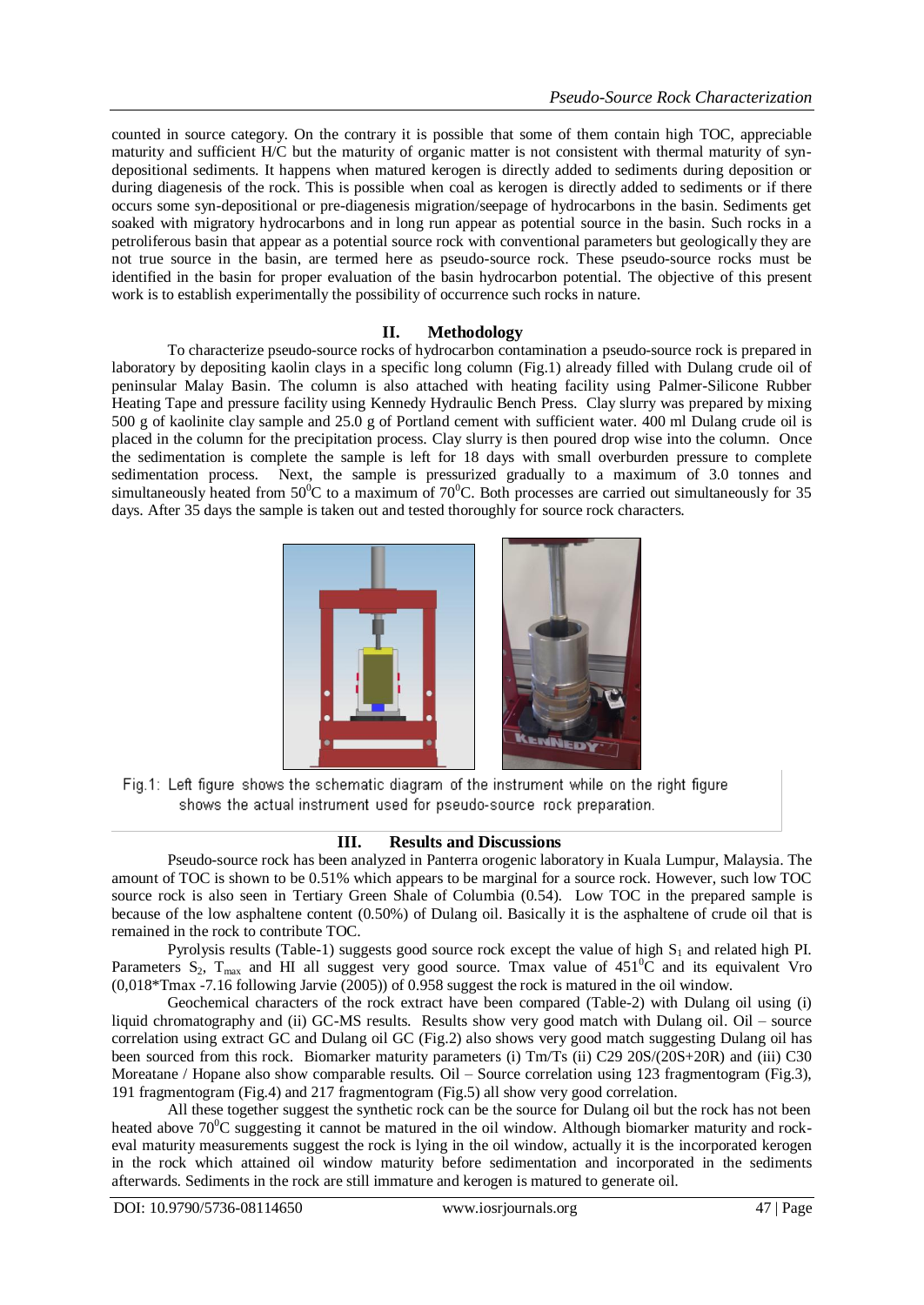| <b>Table-1.</b> I VIOI VSIS LESUILS OF DSEULO-SOULCE FOCK. |      |      |       |                 |             |              |            |  |  |
|------------------------------------------------------------|------|------|-------|-----------------|-------------|--------------|------------|--|--|
| <u>نۍ</u>                                                  | Ю.   | - Da | max   | ÞІ              | Pot. Yields | HI           | OI         |  |  |
| mg/g                                                       | mg/g | mg/g | Deg.C | $S_1/(S_1+S_2)$ | $(S_1+S_2)$ | $100*S2/TOC$ | 100*S3/TOC |  |  |
| 1.95                                                       | . 65 | 0.52 | 451   | 0.54            | 3.60        | 324          | 102        |  |  |

| Table-1: Pyrolysis results of pseudo-source rock. |  |
|---------------------------------------------------|--|
|---------------------------------------------------|--|

Table-2: Geochemical Parameters of Dulang Crude oil and Pseudo-Source Extract

| Parameters             | Dulang Crude Oil | <b>Rock Extract</b> |
|------------------------|------------------|---------------------|
|                        |                  |                     |
| API                    | 36.8             |                     |
| Wax%                   | 10.17            |                     |
| Saturate%              | 84.17            | 84.06               |
| Aromatic%              | 13.82            | 13.93               |
| NSO%                   | 1.51             | 1.53                |
| Asphaltenes%           | 0.50             | 0.47                |
| Saturate / Aromatic    | 6.09             | 6.03                |
| Pr/Ph                  | 5.62             | 5.07                |
| $Pr/n-c_{17}$          | 1.23             | 1.02                |
| $Ph/n-C_{18}$          | 0.23             | 0.24                |
| <b>CPI</b>             | 1.13             | 1.11                |
| $C_{27}$ Tm/Ts         | 0.45             | 0.45                |
| $C_{29}$ 20S/(20S+20R) | 0.16             | 0.17                |
| $C_{30}$ Mor/Hop       | 0.18             | 0.17                |
| Disterane / Sterane    | 0.54             | 0.52                |
| $C_{27}$ Sterane       | 7                | 8                   |
| $C_{28}$ Sterane       | 23               | 23                  |
| $C_{29}$ Sterane       | 70               | 69                  |
| Sterane / Hopane       | 0.07             | 0.06                |

 Fig.2: Oil-Source correlation using GC of Dulang Crude oil and Pseudo-Source **Extract** 



**Fig.3.** Oil-source correlation using m/z 123 fragmentogram of Dulang Crude Oil and pseudo-Source Rock Extract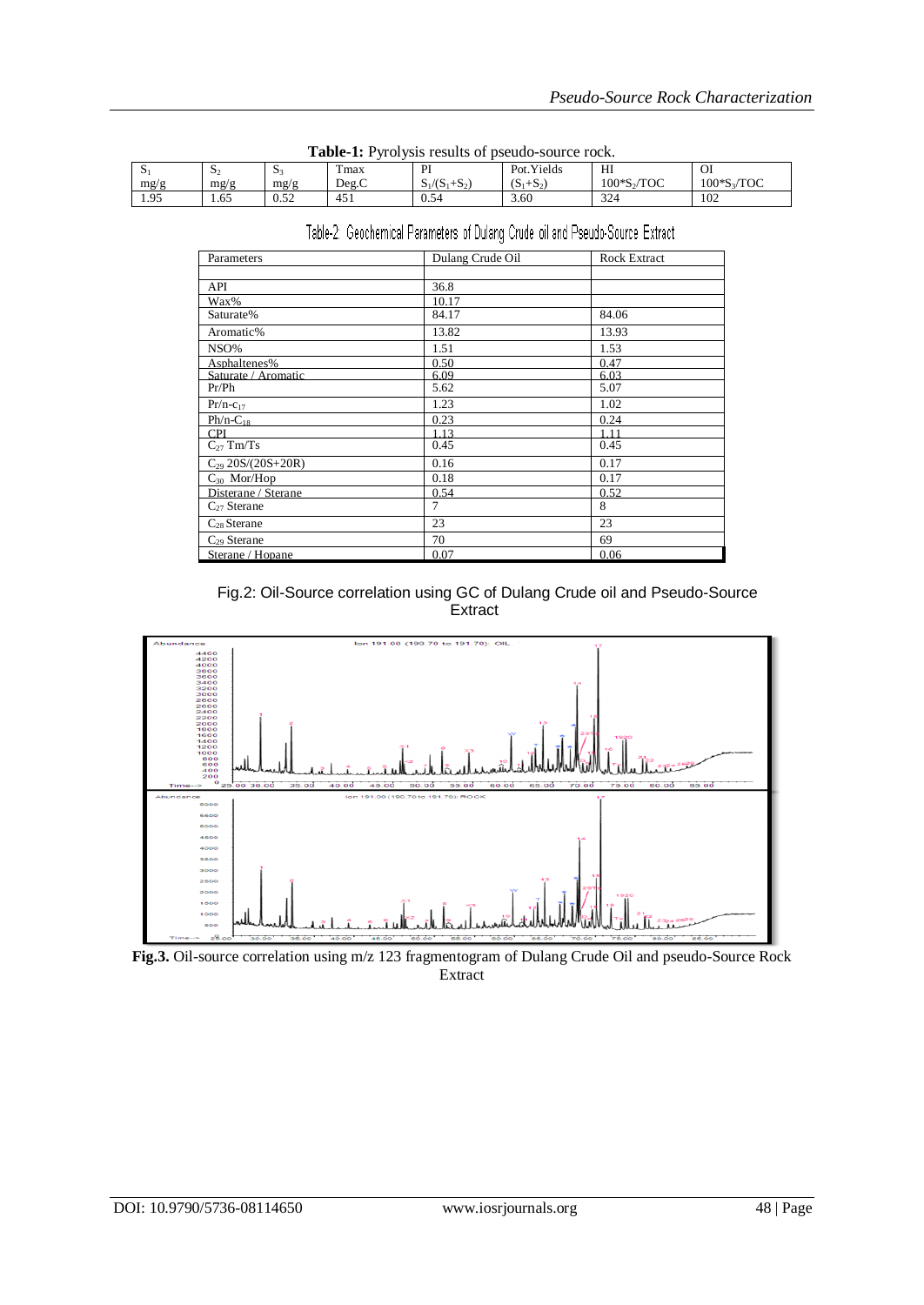

**Fig.4.** Oil-source correlation using m/z 191 fragmentograms of Dulang Crude Oil and pseudo-Source Rock Extract



**Fig. 5.** Oil – Source Correlation using m/z 217 fragmentogram of Dulang Crude Oil and Pseudo-Source Rock Extract

# **IV. Conclusions and Recommendations:**

Based on the above results it is concluded that all TOC bearing rocks are not true source rocks even though the rocks show high generation potential during pyrolysis and the kerogen in the rock show appreciable maturity. These rocks which appear good source but cannot contribute generation in the basin are pseudo-source rocks. If kerogen in the pseudo-source rock is capable to generate petroleum then it will generate as true source